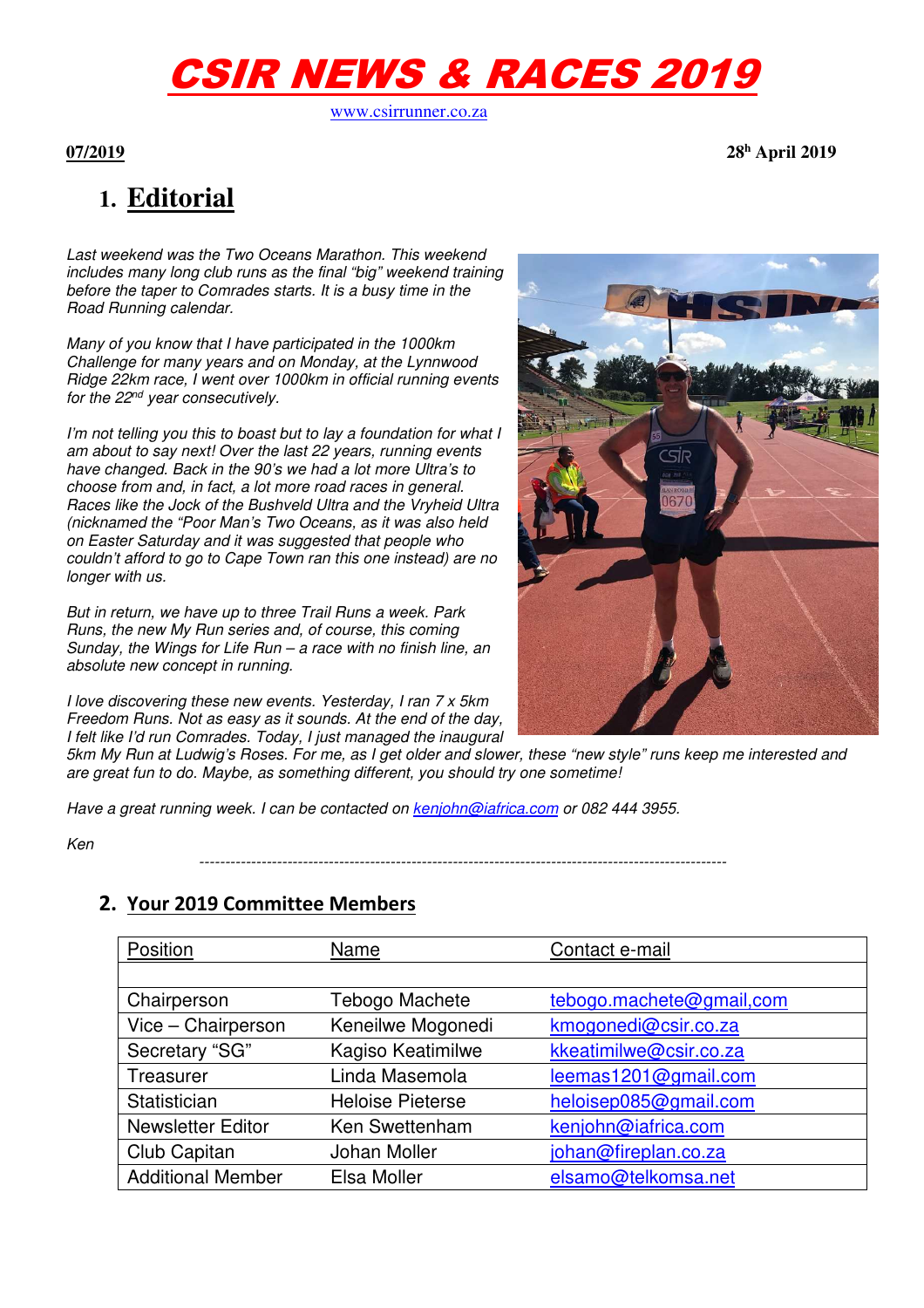### **3. General Club News**

*The Time Trials will start after the announcements from outside the Lapa next to the Volleyball Courts in the CSIR International Convention Centre grounds. We have 4km, 6km and 8km routes available. During the summer months, Time Trials will start at 17h30. Please note that the Time Trials will start from 17h15 at the beginning of May!*

Membership: **ALL QUERIES REGARDING MEMBERSHIPS MAY BE DIRECTED TO OUR CLUB SECRETARY, CONTACT DETAILS ABOVE or Elsa Moller, also contactable in the table above.** 

*As most of you are aware, you are unable to get access to the CSIR Recreation Area if you do not have a club card! You cannot get one unless you are a fully paid up member in good standing. They are being very strict about this! No card = no access! Cards are available from the Club Office just to the left of the booms at the CSIR International Convention Centre. Please take proof of payment with you!* 

Website: Our club website is www.csirrunner.co.za. We thank David Swettenham for looking after the website on behalf of the club. You can now subscribe or unsubscribe to the newsletters on the website, as well as finding back copies of the newsletter there.

Other Interesting Websites: www.runnersguide.co.za www.runnersworld.co.za www.runnerstalk.co.za www.raceresults.co.za www.runawaysport.co.za

**Club Chairperson: Tebogo Machethe. Contact him with any concerns, suggestions, complaints or compliments regarding club affairs at Tebogo.machethe@gmail.com or 072 273 9440.** 

# **4. UPCOMING CLUB EVENTS**

*Sadly, the "Time Out" bar is closed until further notice. We will inform you as and when our favourite pub opens again. It's really not the same not to have a few beers after the Time Trial. However, normal Tim Trials continue as normal – without the beer!*

# **5. UPCOMING GAUTENG RACES**

**May 2019** 

**1 st May 2019 – 06h30 – MiWay Wally Hayward Marathon 5km / 10km / 21km / 42km. Centurion Sports Club. Note that this will be the final qualifier in Gauteng for Comrades!** 

**4 th May 2019 – 07h00 – The Love Run 5km / 10km / 21km. Hatfield Christian Church.** 

**5 th May 2019 – 13h00 – Wings for Life World Run. Whatever distance you can manage until you are "caught"! ARC, Irene. World Charity run for Spinal Cord Research. See details under "General" in this newsletter – with a special donation offer from Yours Truly!** 

**11th May 2019 – 06h30 – Jackie Meklar 5km / 10km / 25km. Military Defence Sports Club, Thaba Tshwane.** 

**12th May 2019 – 06h30 – Timber City Khosa 5km / 15km. Khosa Sports Club, Krugersdorp.** 

**18th May 2019 – 07h00 – Quattro Race of Hope 5km / 10km / 21km. The Grove Shopping Centre.** 

**19th May 2019 – 08h00 – RAC 10km. Old Parktonians Club, Jan Smuts Ave, Randburg.** 

**25th May 2019 – 08h00 – Cosmo Run 5km / 10km. Pretoria Botanical Gardens.** 

**Flyers for all the above races can be obtained from** www.raceresults.co.za **as well as selected races in other provinces.** 

# **6. CSIR 10/21km ROAD RACE**

**Our next event is scheduled for Saturday 19th October 2019. Please keep this morning clear in your 2019 diaries and give us a few hours of your time to assist at the race! As you know, we always need all hands-on deck to make our event a success!**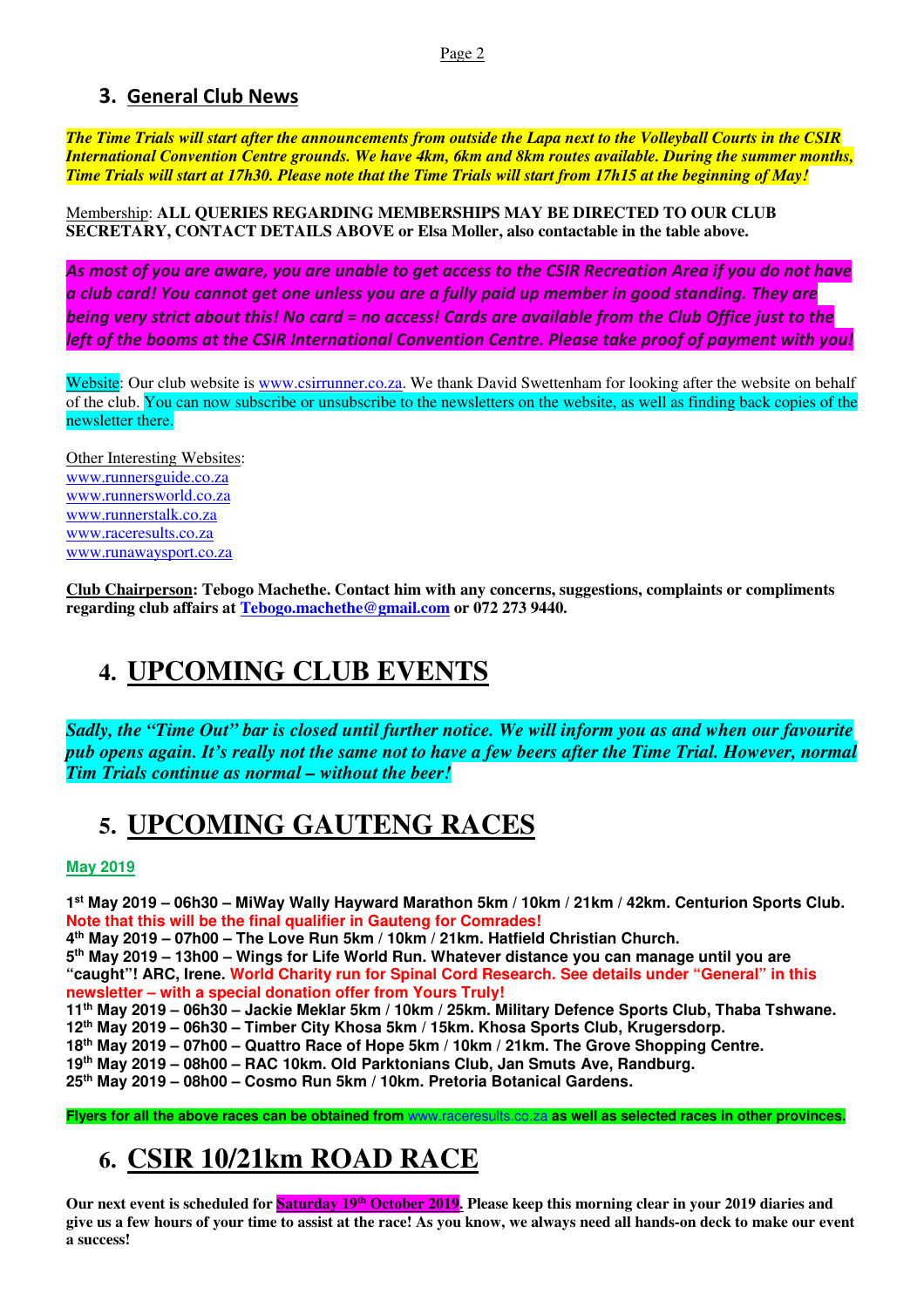#### Page 3

# **7. CSIR AT THE RACES**

| <b>Position</b> Initials |   | <b>Surname</b> |   |    |                 | Sex  Age  Club  Finish Time |
|--------------------------|---|----------------|---|----|-----------------|-----------------------------|
| 134                      | W | Fourie         | М | 52 | Csir            | 01:55:37                    |
| 282                      | K | Halland        | M | 55 | Csir            | 02:09:55                    |
| 404                      | L | Tseka          | М | 43 | Csir            | 02:22:15                    |
| 443                      | W | Engelbreg      | M | 51 | C <sub>Si</sub> | 02:25:49                    |
| 445                      | E | Engelbreg      | F | 52 | Csir            | 02:25:50                    |
| 472                      | T | Machethe       | М | 37 | Csir            | 02:26:17                    |
| 493                      | B | Memela         | M | 58 | Csir            | 02:27:30                    |
| 576                      | K | Swettenham   M |   | 56 | Csir            | 02:43:18                    |
| 600                      | M | Molefe         | M | 60 | Csir            | 02:47:55                    |

### Csir results for the Ford (AGN) 21km race - 2019-04-06 9 club finishers

Csir results for the Ford (AGN) 10km race - 2019-04-06

#### 4 club finishers

|     |   |                        |  |                   | Position  Initials   Surname   Sex  Age  Club  Finish Time |
|-----|---|------------------------|--|-------------------|------------------------------------------------------------|
| 174 |   | De Koker $\parallel$ M |  | 49 $C\sin$        | 00:59:17                                                   |
| 432 |   | Gumede                 |  | C <sub>Si</sub>   | 01:12:20                                                   |
| 561 | E | Fourie                 |  | C <sub>Si</sub>   | 01:20:22                                                   |
| 736 |   | Oosthuizen   M         |  | C <sub>S1</sub> r | 01:37:32                                                   |

Csir results for the Alan Robb (CGA) 15km race - 2019-04-07

1 club finishers

|      |                                                                         |  | Position  Initials   Surname   Sex  Age  Club  Finish Time |
|------|-------------------------------------------------------------------------|--|------------------------------------------------------------|
| 780- | Swettenham $\boxed{M \mid 56}$ $\boxed{C\text{sir}}$ $\boxed{02:02:02}$ |  |                                                            |

Csir results for the Alan Robb (CGA) 32km race - 2019-04-07

#### 1 club finishers

|     |  |  | Position  Initials  Surname  Sex  Age  Club  Finish Time   |
|-----|--|--|------------------------------------------------------------|
| 132 |  |  | $\ \text{Simplelane}\  M \  39 \  \text{Csir} \  02:54:41$ |

Csir results for the Freunis Zietsman (AGN) 10km race - 2019-04-13

6 club finishers

|     |        |  | Position  Initials   Surname   Sex  Age  Club  Finish Time |
|-----|--------|--|------------------------------------------------------------|
| -61 | Fisher |  | $\ M\ $ 60 $\ C\sin\ $ 00:44:19                            |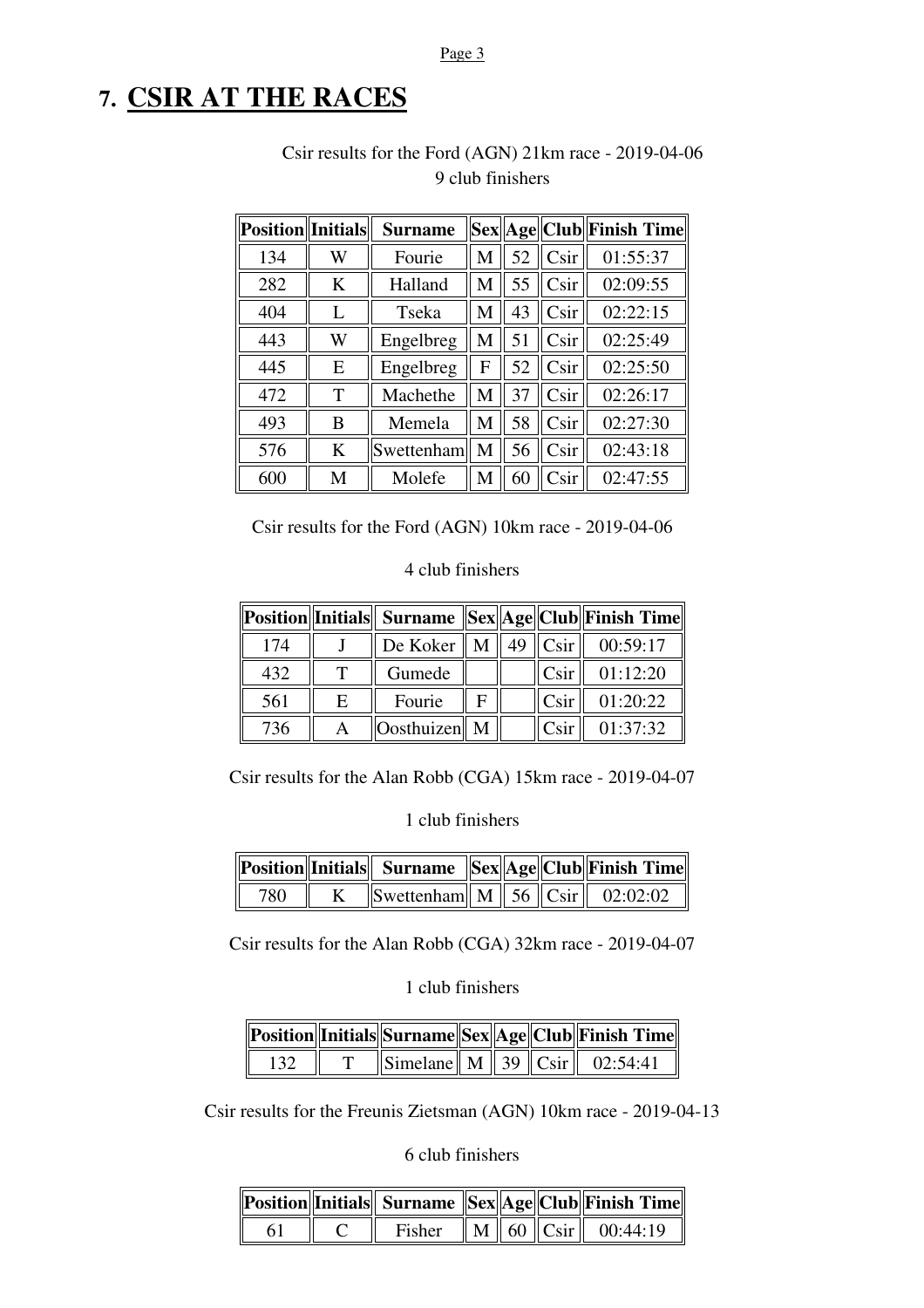| 273 |   | De Koker       | M            |    | $49$ Csir        | 00:59:51 |
|-----|---|----------------|--------------|----|------------------|----------|
| 377 |   | Hefer          |              | 39 | C <sub>sin</sub> | 01:05:54 |
| 523 | т | Gumede         | F            |    | C <sub>sin</sub> | 01:13:21 |
| 547 |   | Makhanya       | $\mathbf{F}$ | 34 | C <sub>sin</sub> | 01:14:36 |
| 703 |   | Oosthuizen   M |              | 66 | Csir             | 01:26:12 |

Csir results for the Freunis Zietsman (AGN) 21km race - 2019-04-13

#### 2 club finishers

|     |         |  | Position  Initials  Surname  Sex  Age  Club  Finish Time |
|-----|---------|--|----------------------------------------------------------|
| 94  | Yalisi  |  | $\ M\ $ 38 $\ C\sin\ $ 01:45:25                          |
| 206 | Halland |  | 55   $\text{Csir}$   02:02:35                            |

Csir results for the Castle Walk (AGN) 10km race - 2019-04-20

#### 3 club finishers

| <b>Position</b> Initials | <b>Surname</b>                          |  |                 | Sex  Age  Club  Finish Time |
|--------------------------|-----------------------------------------|--|-----------------|-----------------------------|
| 129                      | De Koker                                |  | C <sub>Si</sub> | 01:08:02                    |
| 142                      | Van Schalkwyk    M    40 $\ $ Csir $\ $ |  |                 | 01:09:07                    |
| .54                      | De Koker                                |  | C <sub>Si</sub> | 01:11:13                    |

Csir results for the Lynnridge Mall Family Day (AGN) 22km race - 2019-04-22

#### 8 club finishers

| <b>Position</b> Initials |   | <b>Surname</b> |   |    |      | Sex  Age  Club  Finish Time |
|--------------------------|---|----------------|---|----|------|-----------------------------|
| 9                        | E | Mngomezulu     | M | 34 | Csir | 01:38:55                    |
| 34                       | W | Fourie         | M | 52 | Csir | 01:54:33                    |
| 77                       | E | Wentzel        | M | 47 | Csir | 02:05:54                    |
| 100                      | B | Yalisi         | M | 38 | Csir | 02:09:17                    |
| 106                      | S | Hefer          | M |    | Csir | 02:09:53                    |
| 165                      | J | Da Silva       | M | 67 | Csir | 02:17:02                    |
| 168                      | F | Finbow         | F | 24 | Csir | 02:17:12                    |
| 324                      | K | Swettenham     | M | 56 | Csir | 02:55:47                    |

Csir results for the Lynnridge Mall Family Day (AGN) 11km race - 2019-04-22

#### 10 club finishers

| <b>Position</b> Initials |   | <b>Surname</b>    |    |                 | Sex  Age  Club  Finish Time |
|--------------------------|---|-------------------|----|-----------------|-----------------------------|
| 126                      |   | Young             | 65 | Csir            | 01:07:21                    |
| 144                      | H | Ndlalose          | 29 | C <sub>Si</sub> | 01:09:12                    |
| 145                      |   | Meyer             | 28 | C <sub>Si</sub> | 01:09:18                    |
| 159                      | R | Van Schalkwyk   M | 39 | Csir            | 01:10:05                    |
| 234                      |   | De Koker          | 49 | Csir            | 01:15:38                    |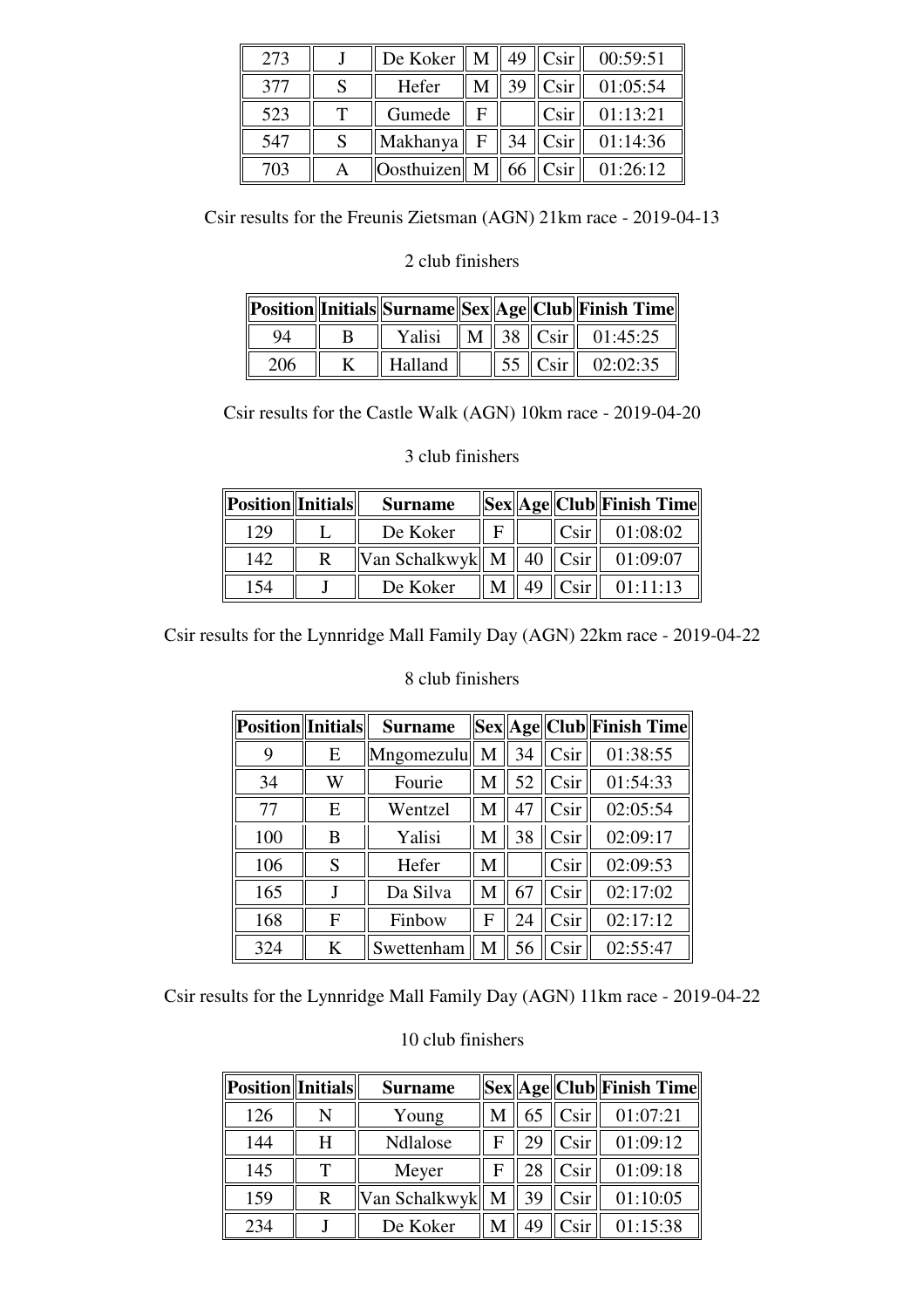| 285 |   | Thompson |   | C <sub>Si</sub>       | 01:19:16 |
|-----|---|----------|---|-----------------------|----------|
| 460 |   | Gumede   | F | C <sub>Si</sub> r     | 01:33:04 |
| 463 | Е | Fourie   |   | C <sub>Si</sub>       | 01:33:15 |
| 470 |   | Gumbe    |   | Csir                  | 01:33:34 |
| 507 |   | Masemola | F | $\operatorname{Csir}$ | 01:36:48 |



#### **RaceTec**

Copyright (c) G Vincent, 2019

| $\blacksquare$ Vodacom<br>192%<br>13:47<br>a tom.finishtime.co.za |      |                         |            |  |
|-------------------------------------------------------------------|------|-------------------------|------------|--|
|                                                                   | Pos  | Name                    | Time       |  |
| ٠                                                                 | 3182 | Thebe MOKONE            | 05:40:26   |  |
| +                                                                 | 4370 | <b>Brian YALISI</b>     | 05:55:48   |  |
| +                                                                 | 4556 | Mandla KHUMALO          | 05:57:27   |  |
| +                                                                 | 6289 | Thabang MOKOENA         | 06:21:23   |  |
| +                                                                 | 6398 | Pule MOTHIBE            | 06:21:55   |  |
| ٠                                                                 | 7358 | Nelson SEFARA           | 06:32:34   |  |
| +                                                                 | 8805 | Petro Magdelena VERMAAK | 06:46:56   |  |
| +                                                                 | 8871 | <b>Grace LONDON</b>     | 06:47:35   |  |
| +                                                                 | 8900 | Mduduzi LUKHELE         | 06:47:48   |  |
| ┿                                                                 | 8996 | Mokgwetsi RAKATE        | 06:48:35   |  |
| +                                                                 | 9306 | Alexandra STIPINOVICH   | 06:51:31   |  |
| ÷                                                                 | 9476 | Godfrey CHAANE          | 06:53:05   |  |
| $+$                                                               | 9556 | Likotsi MORIENYANE      | 06:53:42   |  |
| +                                                                 |      | Mcdonald MARABO         | <b>DNF</b> |  |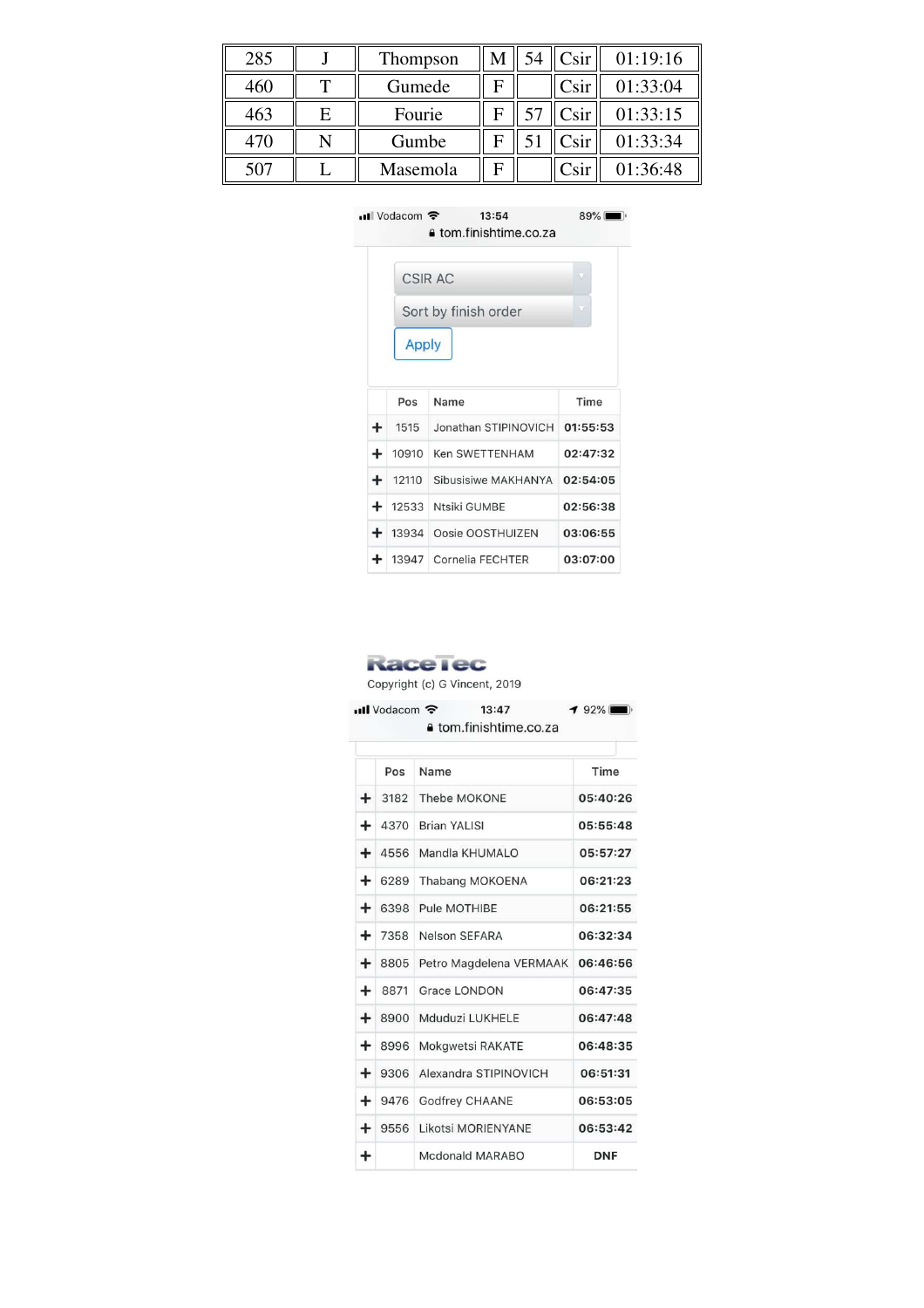#### Page 6

**Loskop 50km Ultra Results – 13th April 2019** 

| <b>Race No</b> | <b>Name</b>              | <b>Club/Team/Nation</b>  | <b>Time</b> |
|----------------|--------------------------|--------------------------|-------------|
| 5597           | <b>Sizwe Shabalala</b>   | CSIR RUNNING CLUB        | 3:45:22     |
| 3209           | <b>Willem Fourie</b>     | CSIR RUNNING CLUB        | 4:57:29     |
| 3467           | Mandlenkosi Khumalo      | <b>CSIR RUNNING CLUB</b> | 5:16:23     |
| 2117           | Werner - Hugo Dittmar    | <b>CSIR RUNNING CLUB</b> | 5:45:19     |
| 2678           | <b>Theuns Pretorius</b>  | <b>CSIR RUNNING CLUB</b> | 5:46:09     |
| 3413           | <b>Kagiso Keatimilwe</b> | <b>CSIR RUNNING CLUB</b> | 5:56:32     |
| 5185           | Jonathan Stipinovich     | <b>CSIR RUNNING CLUB</b> | 5:58:31     |
| 4386           | Likotsi Morienyane       | <b>CSIR RUNNING CLUB</b> | 5:59:43     |
| 4281           | <b>Tseliso Mohlomi</b>   | <b>CSIR RUNNING CLUB</b> | 6:17:58     |

### **8. CSIR Running Club Achievers**

**I am not aware of any new achievers this week.** 

**If you are aware of any of our club members achieving podium positions at a race or achieving any personal milestone, please post a photo to me or on our CSIR Running Club Facebook page and I will put it under this section!**

# **9. Trail Running**

If you are looking for something different, then check out the website, www.trailadventure.co.za. It has venues and future events listed there.

### **10. General**

**Wings for Life World Run – 5th May 2019 starting at 13h00** 



As most of you know, my wife Thiru, suffered a Spinal Cord injury in a Motor Vehicle Accident in December 2013. This injury has left her a paraplegic and confined to a wheelchair.

The Wings for Life Word Run is a Charity Run with 100% of all entry fees being donated towards Spinal Cord Research. This is thanks to some generous corporate sponsorships for the event.

In essence, there are runs all over the world, all starting at the same time! Our run in Pretoria starts at 13h00, our time. We are lucky that we don't live in Paraguay – I understand that their event starts at 3am!

What happens is that all runners and walkers start together. 30 minutes after the start, a chase car sets off after the participants. This car is equipped with electronic timing. When the vehicle catches you, your distance and time are measured from a chip in your race number and you are required to stop. From there, busses situated along the route will give you a lift back to the start.

I ran it last year and got to 9.02km before being "caught". It is one of the most stressful but fun running experiences you will ever have. The running version of bungee jumping!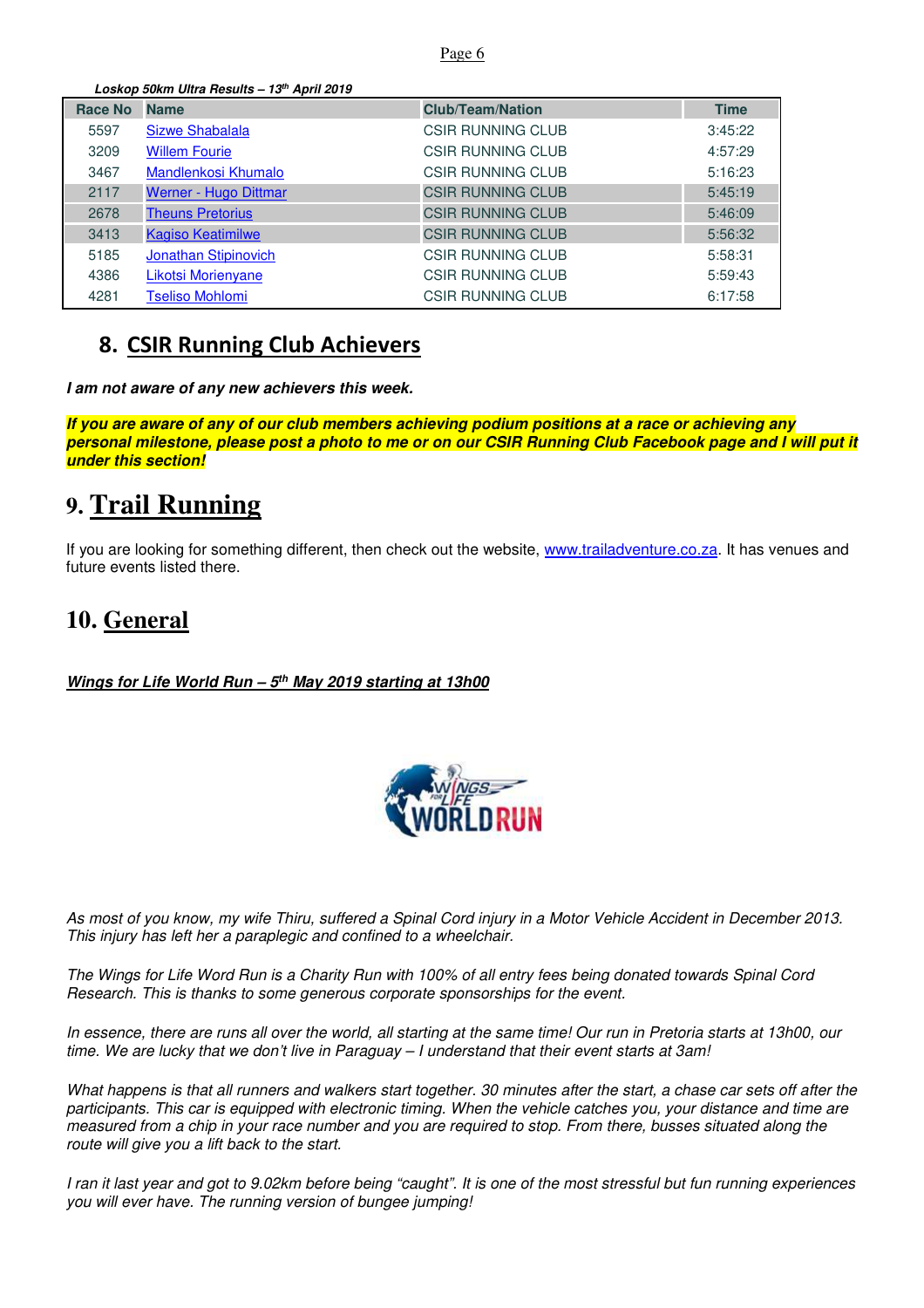#### Page 7

Last year, in addition to my entry fee, Thiru donated another R 1000.00 to the cause. This year, we plan to do the same – with one addition. If we personally know more than 33 people running the event, we will add an additional R 30.00 per runner to our donation! In other words, if we personally know 50 runners, our donation will be R 1500.00.

Due to Thiru's injury, this is a cause very close to our hearts and we ask that as many of the CSIR Running Club members as possible run this event.

The cost is R 175.00 and entries can be done on the website www.wingsforlifeworldrun.com. All details on the event, which starts this year at ARC, Irene, can also be found there.

They can also be found on Facebook.



*Body Kinetics assist us with a waterpoint at our race. They are based at the CSIR and convenient to all of us. Please support them!* 

#### **CSIR Club**

**Please be aware that Tebogo Gumede, the Chairperson of the CSIR Recreation Club will be available on the following days and hours listed below if you still need to get an access card or have any queries in connection with the club: -** 

#### **Mondays 8th, 29th April and 13th May 2019. Time 17:00 to 19:00**

#### **E-Mail from our Members**

#### **Edward Rakete writes: -**

*I ran 48km of Irene race yesterday which was my first marathon of this year and preparation for 56km OMTOM. It was good to see couple of our members on the road. Woow the chairperson Tebogo himself and another CSIR runner gave us a great support with some watermelon, Mageu etc along the road....they were really encouraging and moving with us in good spirit........I think they were at about four places on the road. The last boost of bottle of Energade I got from them was at 39 Km mark and it carried me to finish line!!! After doing my stretching exercise and while waking to my car...I met them on their way to finish point with a cooler back mmmmm what a luck day for me.....they gave me a nice cold beer, you how it feels after such a race!!! Thanks guys for the support......* 

### **9. Gallery of Fun!**

**Not as many photos from Two Oceans as I hoped there would be, but here's a couple that did surface!**